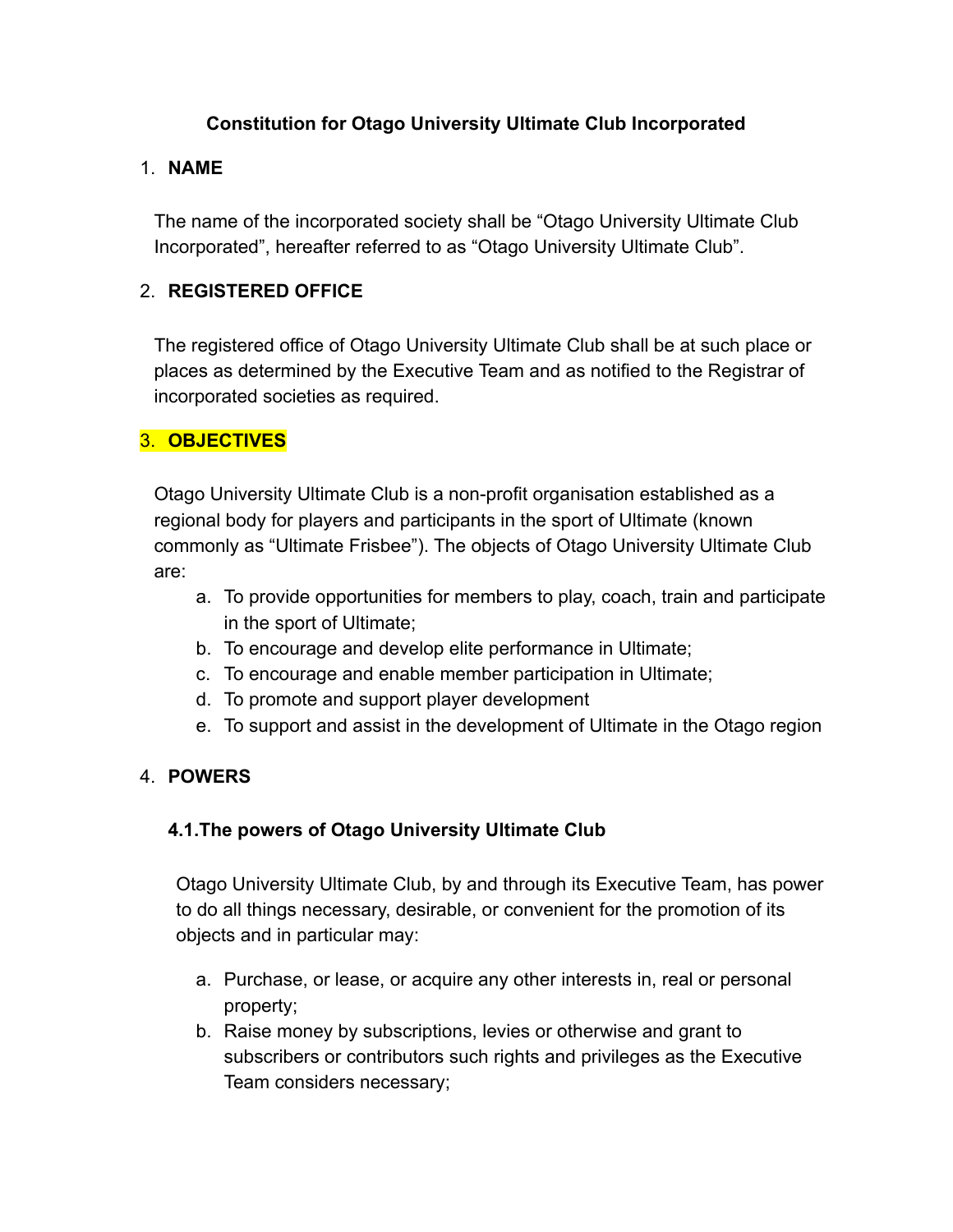- c. Borrow or secure the payment of money in whatever manner Otago University Ultimate Club thinks fit and mortgage or otherwise charge any property or interest of Otago University Ultimate Club;
- d. Enter into any contract or arrangements with any person or body;
- e. Invest, lend, or deal with money not immediately required for the purposes of Otago University Ultimate Club as the Executive Team may determine from time to time;
- f. Employ and remunerate officers and employees of Otago University Ultimate Club as the Executive Team sees fit;
- g. Invoke such disciplinary measures over members as specifically allowed by the regulations of Otago University Ultimate Club
- h. Encourage the playing of Ultimate free from the use of drugs in accordance with the Sports Anti-Doping Rules made by Drug Free Sport New Zealand (DFS) under the provisions of the Sports Anti-Doping Act 2006;
- i. Affiliate to other organisations in furtherance of the objects of Otago University Ultimate Club, in particular to New Zealand Ultimate Incorporated
- j. Make, alter or rescind bylaws and regulations as a separate document to these rules.

# **4.2 Conditions on Borrowing**

The borrowing of money (otherwise than by temporary bank overdraft) or charging any property or interest of Otago University Ultimate Club, shall be made only pursuant to a resolution of a General Meeting.

# **4.3 Independent Construction**

The objects and powers set out in this Constitution are to be constructed independently and are not to be limited by reference to any other objects or powers recorded in this constitution. Each of the objects and powers set out in this Constitution are independent objects and powers of Otago University Ultimate Club.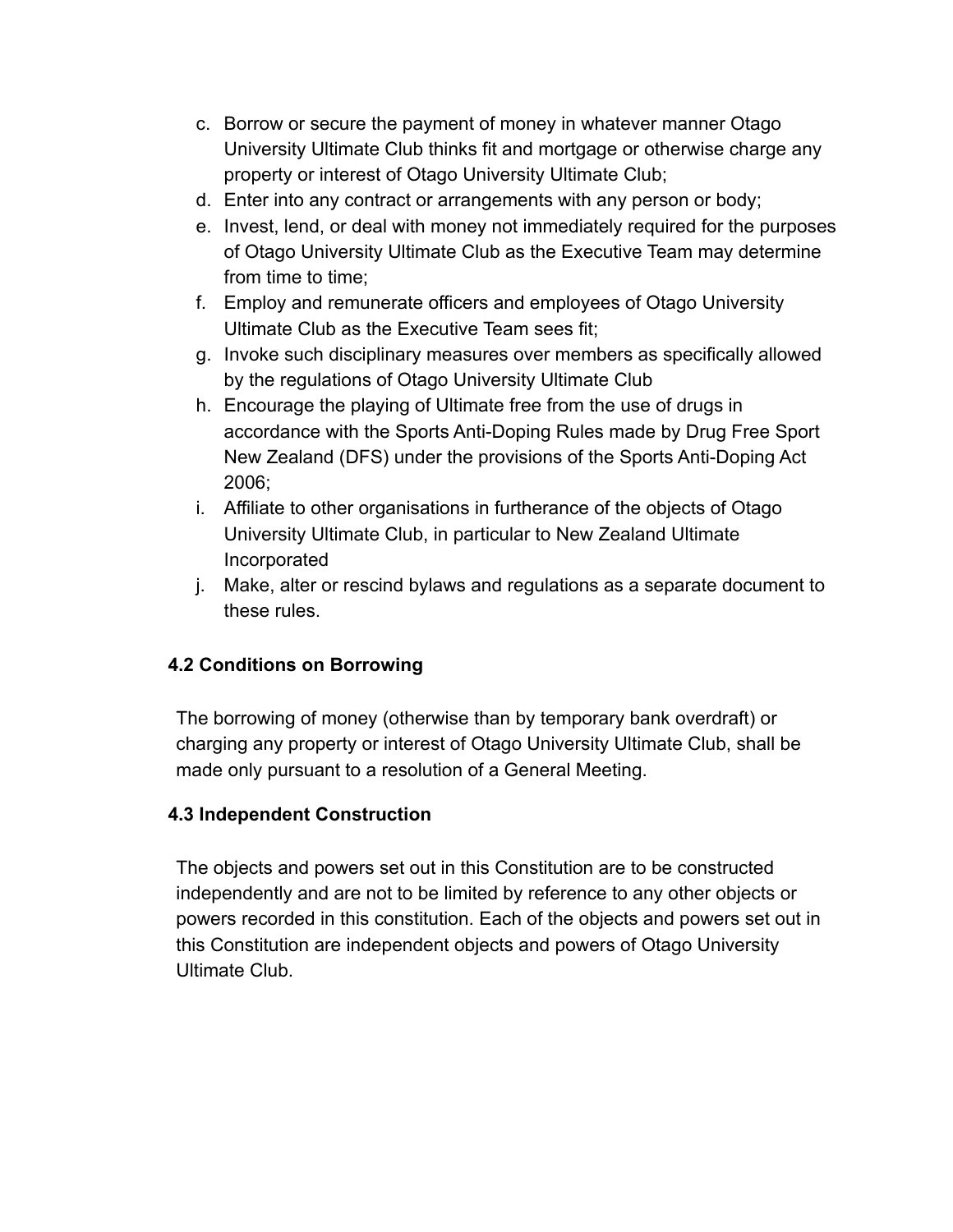#### 5. **MEMBERSHIP**

#### **5.1.Membership Categories**

The categories of membership of Otago University Ultimate Club (collectively called "members") shall be:

- 1. Full Members as described in 5.4.1;
- 2. Associate Members as described in 5.4.2;
- 3. Such other categories as determined by the Executive Team

# **5.2 Eligibility for Membership**

- 1. Membership will be split in to full and associate, which are defined as the following:
	- a. Full members Otago University or Otago Polytech students who are studying in either first or second semester, and whose membership application (which can be in the way of being present at trainings, pick up or through an EOI) is approved by the executive team.
	- b. Associate members Individuals whose membership is approved by the executive team
- 2. The Executive Team shall have sole discretion in determining an individual's eligibility for membership.
- 3. The Executive Team may, at its sole discretion, review the membership eligibility of any individual following the end of a membership period as set out in 5.3.1.
- 4. The Executive shall act in the best interests of the club's objectives in regard to membership eligibility.
- 4.1. Any action undertaken by the OUUC Executive shall be communicated in an open and transparent manner.

### **5.3 Terms of Membership**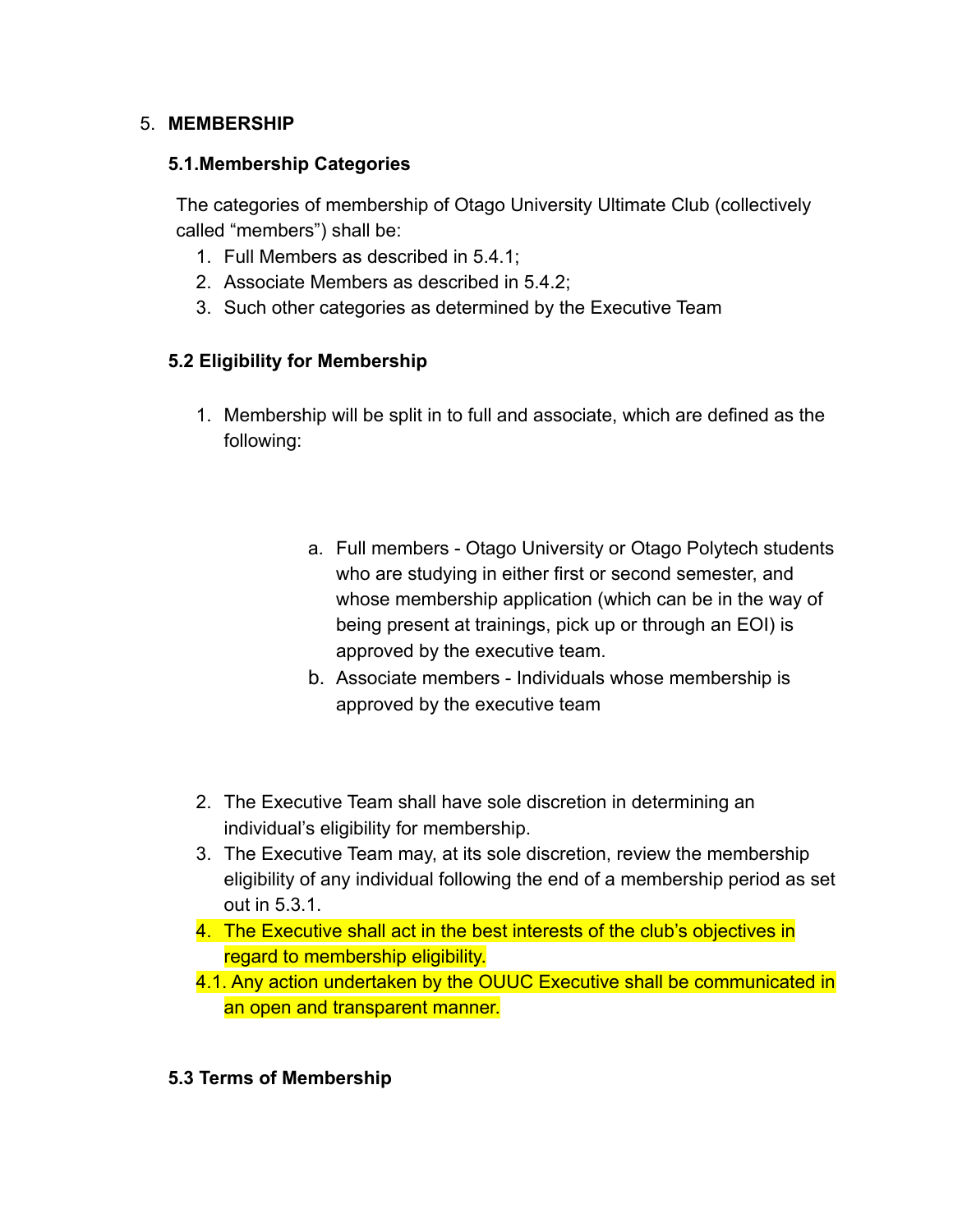- 1. Membership periods shall commence on 1 January end on 31 December of the same calendar year, or such other periods as determined by the Executive Team from time to time.
- 2. An Individual's membership shall commence:
	- a. On the day on which the individual's membership fee is received in full by Otago University Ultimate Club; or
	- b. On the first day of the first Membership period for which the individual has paid the required membership fee in full; or
	- c. On the day on which the individual's membership application has been approved by the Executive Team;

Whichever is the **latter.** 

- 3. An Individual's membership shall cease:
	- a. At the conclusion of the latest membership period for which the individual has paid the required membership fee in full and for which the Executive Team has accepted the individual's application for membership; or
	- b. When the individual advises Otago University Ultimate Club in writing of their resignation as a member; or
	- c. When the individual is suspended or expelled from membership of Otago University Ultimate Club under 5.6;

Whichever is the earlier.

4. An individual who ceases to be a Member of Otago University Ultimate Club shall forfeit all rights in and claims upon Otago University Ultimate Club and its property, and shall not use any property of Otago University Ultimate Club, including Intellectual Property, without the express written permission of Otago University Ultimate Club.

# **5.4 Rights of Members**

- 1. Full members are entitled to:
	- a. Play, if selected, for teams representing Otago in ultimate leagues, tournaments, and events in New Zealand and internationally, subject to the eligibility requirements imposed by those events, and subject to the discretion of the Executive;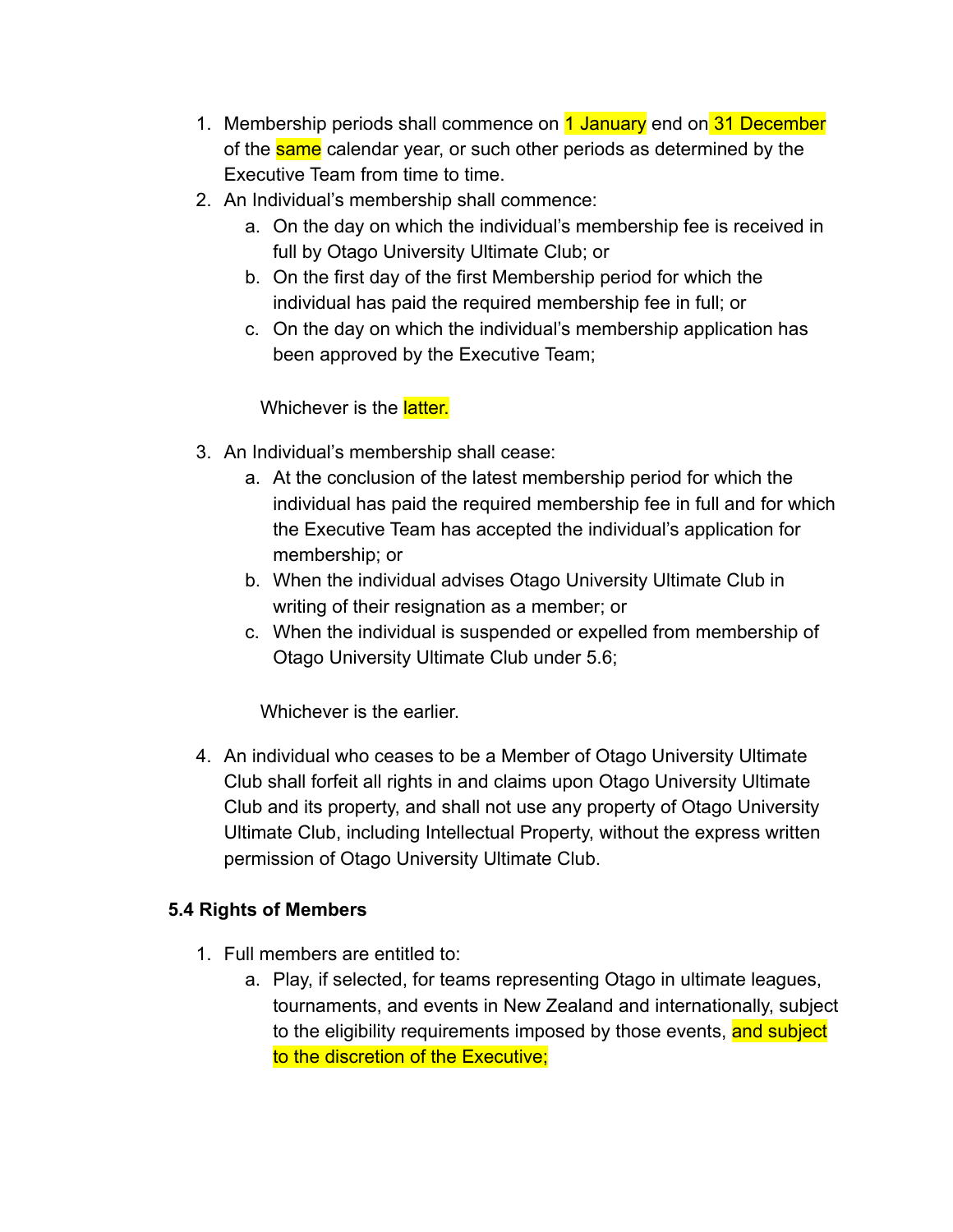- b. Attend training sessions where appropriate, and other activities organised by Otago University Ultimate Club, subject to the guidelines issued by the organisers of such activities;
- c. Attend, speak, and vote at General meeting of Otago University Ultimate Club, as set out in section 7;
- d. Such other rights as are accorded to Full Members by this **Constitution**
- 2. Associate members are entitled to:
	- a. "Pick-Up", if selected, for teams representing Otago University Ultimate Club in Ultimate leagues, tournaments and events in New Zealand and internationally, subject to the eligibility requirements imposed by those events, on a limited number of occasions as determined by the Executive Team from time to time;
	- b. Attend and speak at General Meetings of Otago University Ultimate Club as set out in Section 7;
	- c. Such other rights as are accorded to Associate Members by this **Constitution**

# **5.5 Obligations of Members**

- 1. Members must always:
	- a. Comply with and observe anComply with and observe the Constitution of Otago University Ultimate Club;
	- b. Comply determination, resolution, policy or regulation which may be made, passed or enacted by the executive team of Otago University Ultimate Club;
	- c. Comply with and observe any campaign agreement, or other agreement, entered into between the Member and Otago University Ultimate Club;
	- d. Meet all required deadlines for payment of membership fees, league fees, event fees and other monies due to Otago University Ultimate Club or its Officers or Members for participation in Otago University Ultimate Club Activities
- 2. Members must not, at any time:
	- a. Act against the interests of Otago University Ultimate Club.
	- b. Use their membership of Otago University Ultimate Club for any purpose other than those specified in 5.4. (Rights of Members).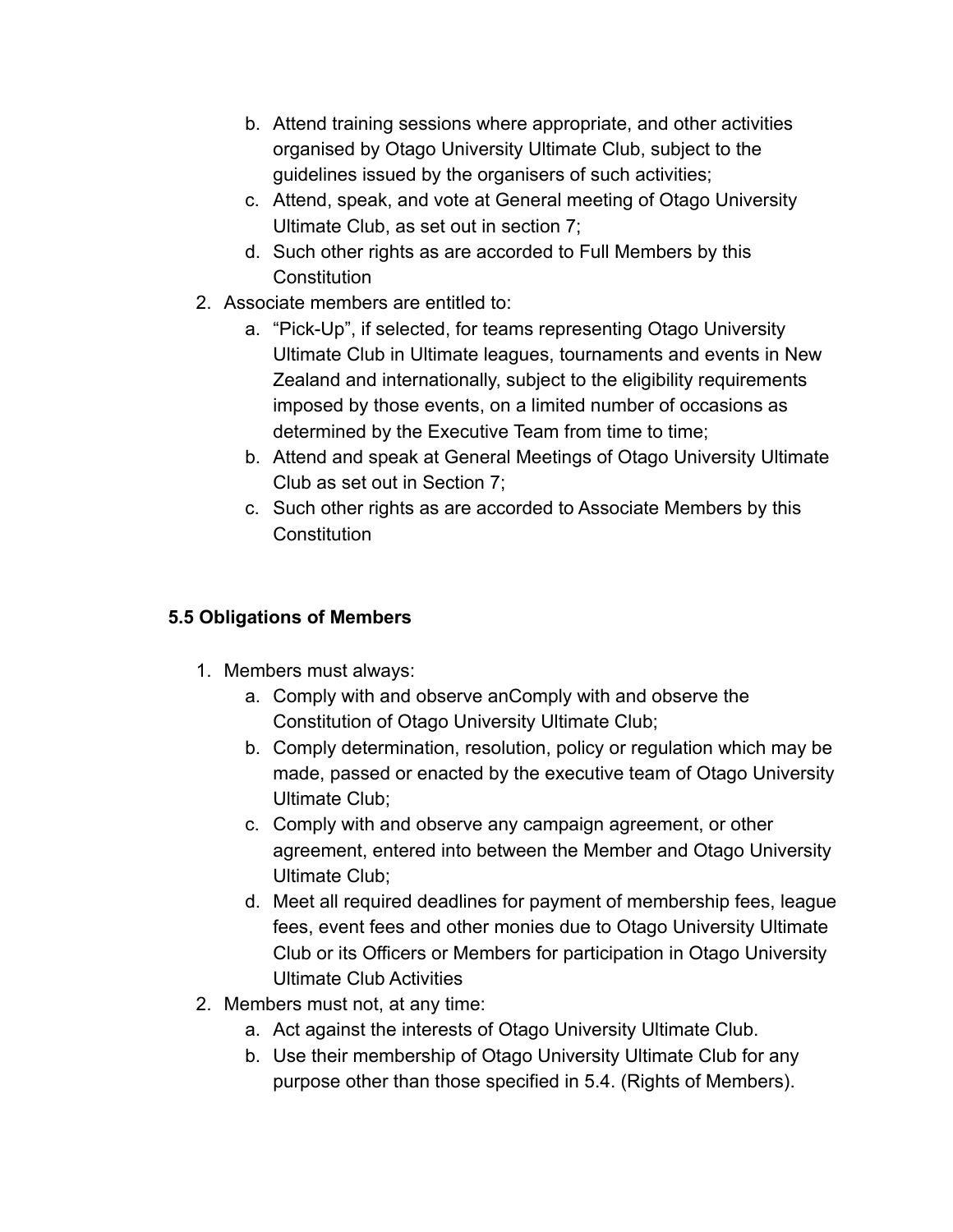## **5.6 Suspension or Expulsion of Membership**

- 1. Any member may be suspended or expelled from Otago University Ultimate Club by resolution of the Executive Team if:
	- a. Any fees or other payments to Otago University Ultimate Club or its Officers or Members for Otago University Ultimate Club activities are overdue and outstanding for a period determined by the Executive and communicated to the member, provided that before such suspension or expulsion can occur, Otago University Ultimate Club shall give the Member written notice specifying the payment(s) due and allowing the Member not less than seven (7) days from the date of such notice for payment to be made; or
	- b. The Member is in breach of their obligations under this constitution and, after having been given reasonable notice by the Executive Team, is unable or unwilling to remedy such breach; or
	- c. The Executive Team, after reasonable enquiry, considers that the member did not comply, or is unable to comply, with a reasonable Executive Team decision, or a Policy or Regulation of Otago University Ultimate Club, or any reasonable directions of the Executive Team.
- 2. Before any resolution is made under 5.6.1, the Member concerned shall be given seven (7) days notice by the Executive Team of the intended resolution, and shall have the right to be present, make submissions and be heard at the Executive Meeting at which the Resolution is to be determined.

### **5.7 Membership Fees**

Membership Fees payable by each category of Member, and the applicable Membership Periods, shall be determined by the Executive Team, and shall be advised to the Members prior to the commencement of each Membership Period.

It is to the Executive's discretion in the given calendar year whether or not to charge player membership fees.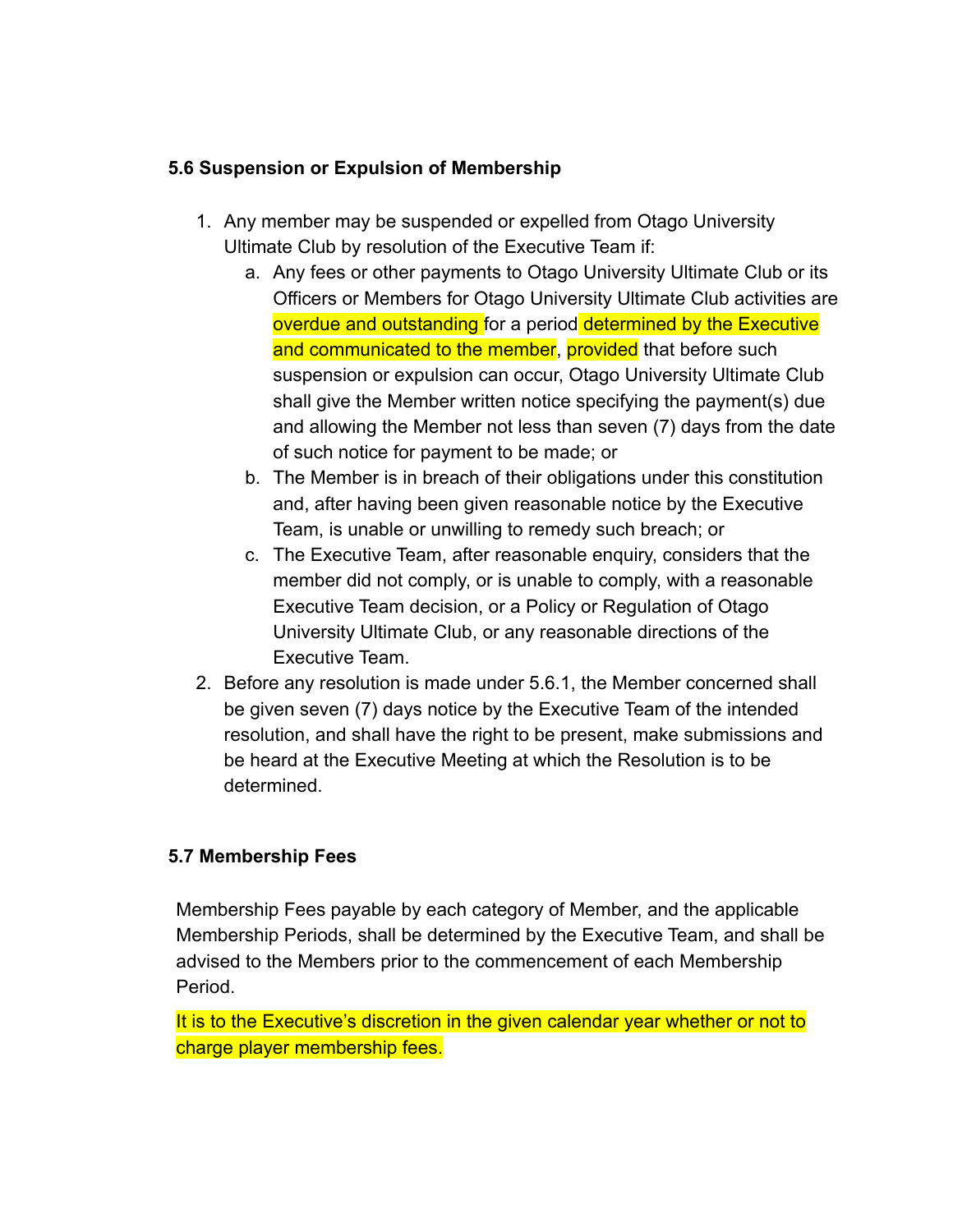#### 6. **EXECUTIVE TEAM**

#### **6.1.Role of the Executive Team**

The Executive Team is the governing body of Otago University Ultimate Club.

#### **6.2.Membership of the Executive Team**

6.2.1 The Executive Team shall consist of a core group consisting of the President, and two Vice-Presidents elected by the Annual General Meeting under Rule 6.3.1 ('Executive Members")

6.2.2 It is to the discretion of the Executive to appoint as many additional members of the General Executive as required to fulfill the needs of the club within the given calendar year.

6.2.3 The minimum number of Executive Members to conduct ordinary business shall be two (2). If at any time the number of Executive Members is less than two (2), the Executive Team may fill vacancies under rule 6.5, or may call a General meeting under Rule 7, but the Executive Team shall conduct no other business.

#### **6.3.Election/Appointment of the Executive Team**

- 1. The Executive Members shall be elected by a majority of those entitled to vote and **present at an Annual General meeting**, following nomination by at least one member of Otago University Ultimate Club. Election of Executive Members shall proceed according to the order of positions specified in 6.2.1.
- 2. Nominations for executive Members may be received in writing or orally by the Executive Team or any OUUC member not less than two (2) days prior to the date set for the Annual General Meeting at which the election is to take place or may be made from the floor of the Annual General Meeting.
- 3. In the case that no nominations are received for executive Members of Otago University Ultimate Club either in advance or from the floor of the AGM, the Chairperson of the AGM shall immediately declare the AGM adjourned to such later date and such time and place as determined by the Chairperson. After the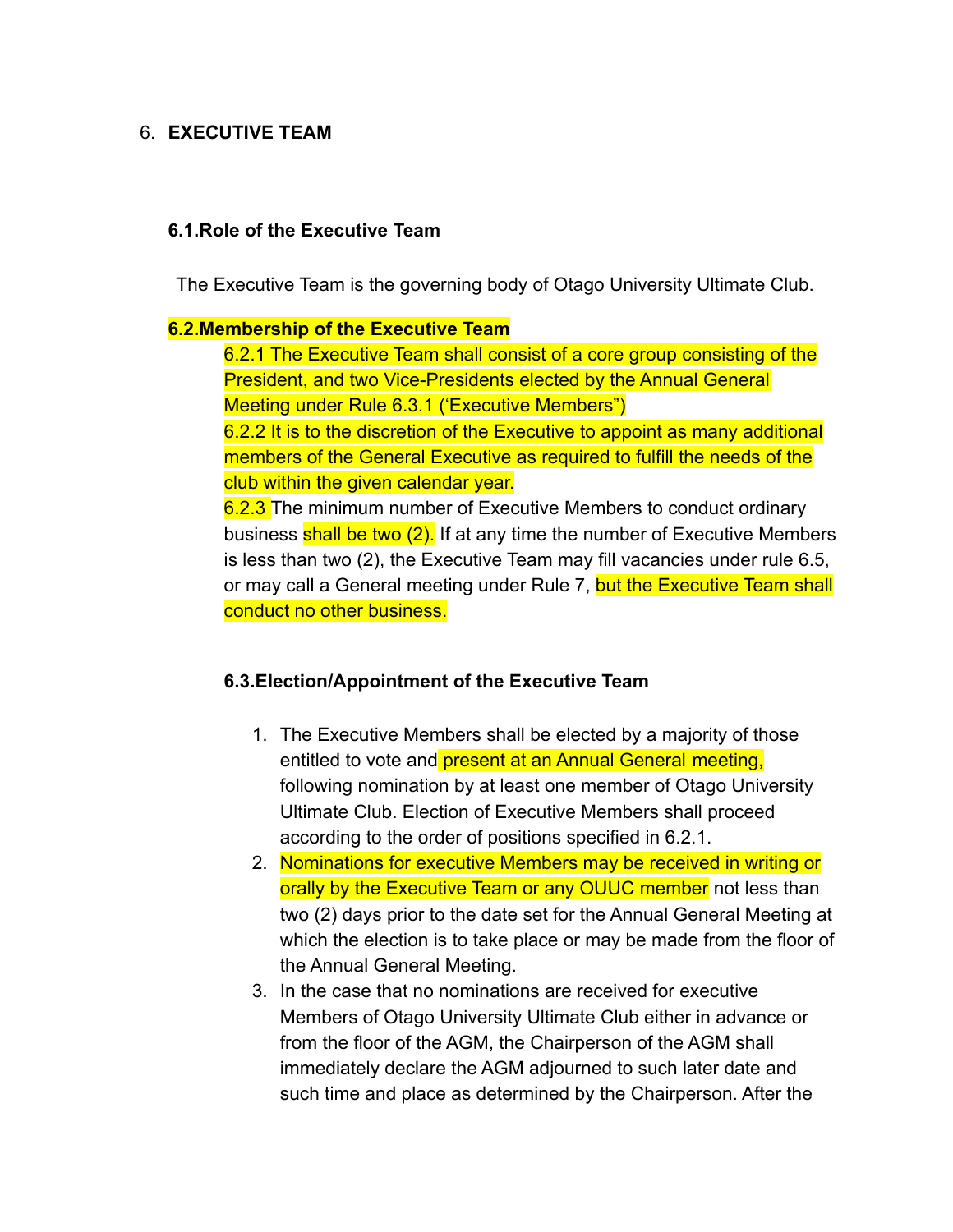adjournment period, proceedings at the AGM shall commence again with the election of Executive Members under Rule 6.3.1.

# 4. **5.4.Term of Office of Executive Members**

- 1. The term of office for Executive Members shall commence at the conclusion of the Annual General meeting at which they are elected, or on the day they are appointed under 6.5.1, and shall expire at the conclusion of the subsequent Annual General meeting.
- 2. An Executive Member whose term of office expires shall, upon receipt by the Executive Team of a valid nomination, be eligible to stand for re-election under 6.3.1 without limitation.

# 5. **5.5.Vacancies on the Executive Team**

- 1. Subject to 6.5.2, any vacancy in the Executive Team, which occurs during that Executive Member's term of office, may be filled by the Executive Team as the Executive Team sees fit.
- 2. The term of office for the Executive Member appointed to fill such vacancy shall expire at the conclusion of the next Annual General Meeting.

# 6. **5.6.Rights of Executive members**

All Executive Members shall have the right to attend, speak and vote at all Executive Team meetings during their term of office.

# 7. **5.7.Powers of the Executive Team**

The Executive team shall have the power to:

a. Develop and implement strategies, policies and procedures for carrying out the Objects of Otago University Ultimate Club;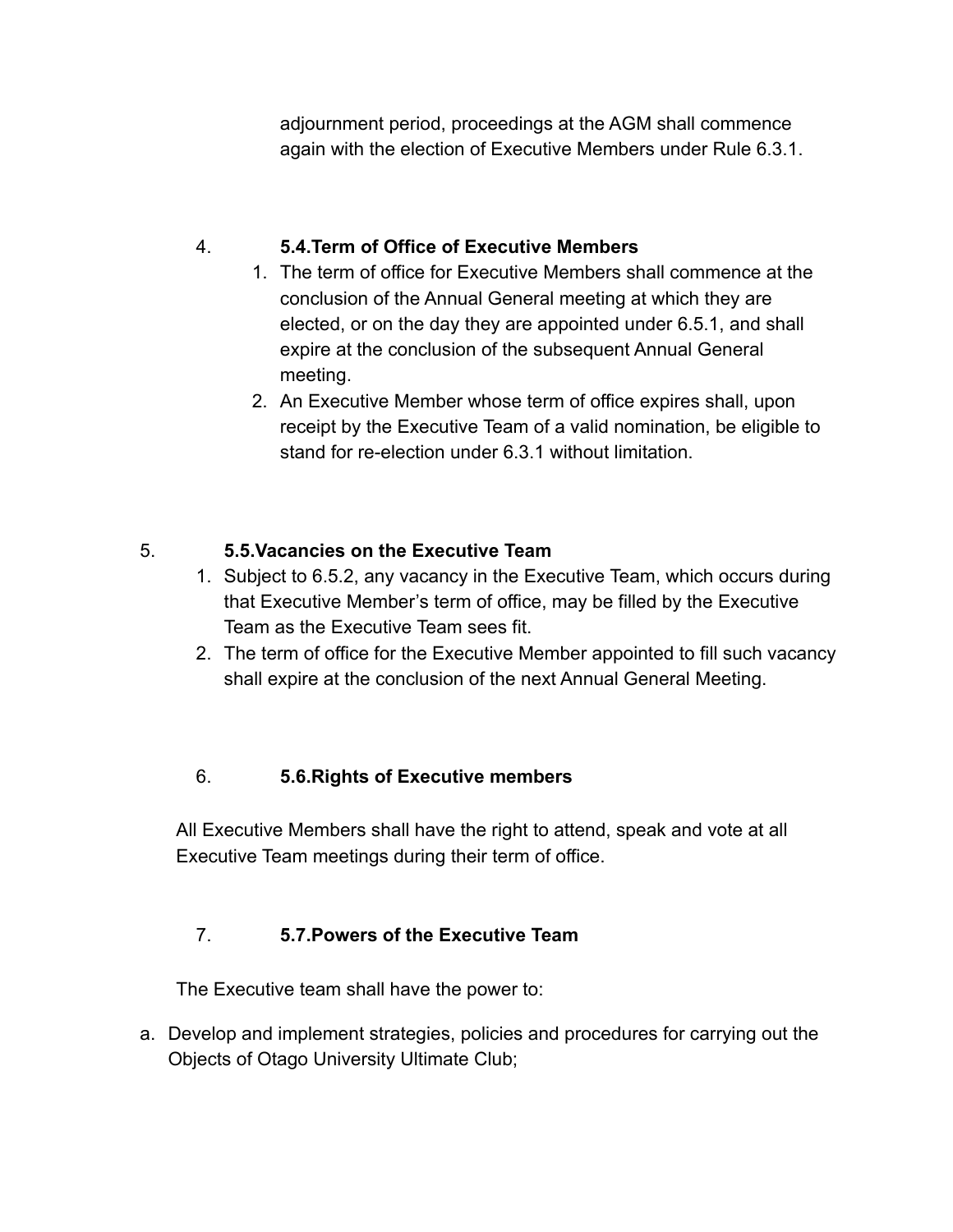- b. Develop and implement prudent policies to protect and enhance Otago University Ultimate Club's finances and property;
- c. Determine additional terms and conditions of membership of Otago University Ultimate Club beyond those specified in the Constitution;
- d. Determine the manner of payment and due dates for any membership fees, levies and/or subscription charges;
- e. Employ such Officers as the Executive Team sees fit, determine the terms and conditions of employment, and, if necessary, terminate such employment;
- f. Establish, appoint and determine the composition of subcommittees and/or entities from time to time for the purpose of advice on any aspect relating to the Objects of Otago University Ultimate Club;
- g. Appoint such persons as it considers appropriate to represent the Executive Team or any other Executive Team, entity or equivalent body as and when required, and if necessary, terminate such appointments;
- h. Establish such other committees and groups as it considers appropriate to assist it to carry out its responsibilities;
- i. Establish such corporate and other entities to carry on and conduct all or any part of the affairs of Otago University Ultimate Club;
- j. Co-opt, engage, contract, or otherwise agree to obtain assistance or advice of any person or organisation for the Executive Team;
- k. Delegate such powers as it considers appropriate to employees, committees or other groups appointed by it;
- l. Employ, engage, or otherwise appoint coaches, managers and other support personnel for Otago University Ultimate Club terms and activities, determine the terms and conditions of such appointments and, if necessary, terminate such appointments;
- m. Appoint such persons as it considers appropriate, determine the terms and conditions of such appointment, to committees, positions, and roles within Otago University Ultimate Club (except as otherwise specified in this Constitution) and, if necessary, terminate such appointment;
- n. Select Otago University Ultimate Club teams and squads;
- o. Subject to this constitution, fill vacancies of the Executive Team, any committees and other groups which are established by it;
- p. Resolve and determine disputes or matters not provided for by this constitution;
- q. Do all other acts and things which are within the Powers and Objects of Otago University Ultimate Club and which the Executive Team considers appropriate.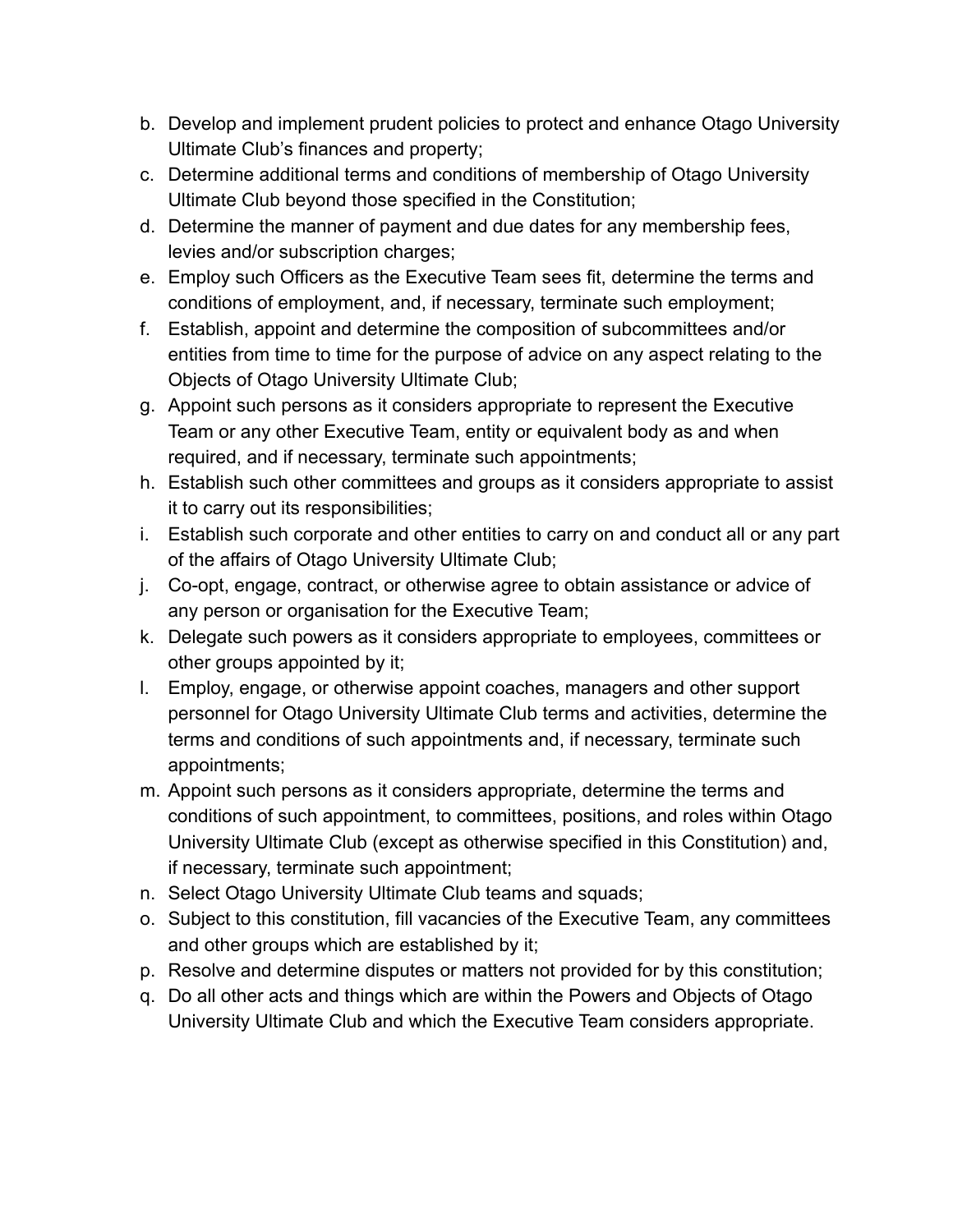# 8. **17.8.Meetings of the Executive Team**

- 1. 17.8.1.The Executive Team shall meet at such places and times, and in such manner, as it shall determine ("Executive Meetings")/
- 2. 17.8.2.The President shall chair Executive Meetings, or in his/her absence any other Executive Member determined by the Executive Team shall preside.
- 3. 17.8.3.A resolution in writing, signed or assented to by email or facsimile, or any other form of visible or other electronic communication by all the Executive Members shall be as valid and effectual as if it had been passed at a meeting of Executive Members. Any such resolution may consist of several documents in like form each signed by one or more Executive Members.
- 4. 17.8.4.A meeting of the Executive Team may be held where one or more of the Executive Members is not physically present at the meeting, provided that:
- a. All persons participating in the meeting are able to communicate with each other effectively simultaneously whether by telephone or other form of communication;
- b. If a failure in communications prevents Rule 6.8.4(a) from being satisfied and such failure results in the quorum not being met, the meeting shall be suspended until condition (a) is satisfied again or the meeting shall be deemed to have terminated or adjourned.
	- 5. Any meeting held where one or more of the Executive Members are not physically present shall be deemed to be held at the place where the President is located; or if the President is absent, at the place where the Executive Member who presides at the meeting is located.
	- 6. An Executive Member who is absent from two consecutive Executive Meetings without prior approval or without reasonable explanation shall be deemed to have vacated their office as an Executive Member.
	- 7. The Executive Team must ensure that minutes are kept of all resolutions of the Executive Team.
	- 9. 2.9.**Voting at Executive Meetings**
		- 1. Each Executive Member shall have one vote at Executive Meetings.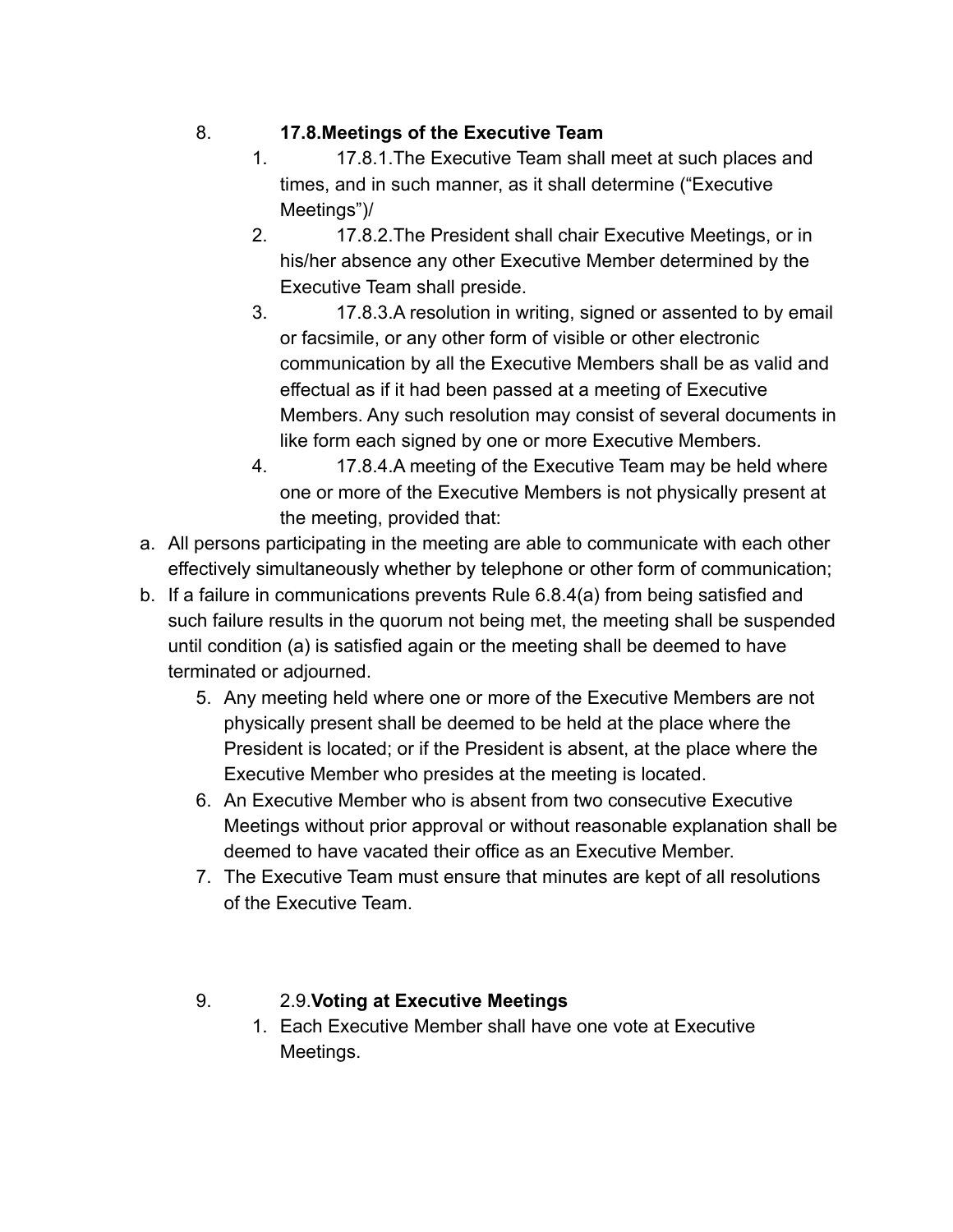- 2. All decisions and resolutions of the Executive Team shall be determined by a simple majority of Executive Members present at the Executive Meeting.
- 3. The President shall not have a casting vote

# 10. **2.10.Quorum for Executive Meetings**

- 1. 2.10.1.The quorum for an Executive Meeting (including a meeting held under 6.8.4) shall be more than half of the total number of Executive Members.
- 2. 2.10.2.No business shall be transacted at an Executive Meeting unless or quorum is present.
- 3. 2.10.3.Those Executive Members who are not physically present, but who are participating in the Executive Meeting under Rule 6.8.4, shall be deemed to be present for the purposes of Rule 6.10.

# 11. **2.11.Disclosure of Interest**

- 1. 2.11.1.An executive Member who has a financial or property interest in a matter being considered, or about to be considered by the Executive Team shall, as soon as possible after becoming aware of such interest, disclose the nature of the interest to the Executive Team.
- 2. 2.11.2.Each such disclosure of interest shall be recorded in the minutes of the Executive Team and in a register maintained by the President (the "Conflict of Interests Register"). Unless the Executive Team resolves otherwise, the Executive Member having the interest shall not:
- a. Be present during any discussion of the matter; or
- b. Take part in any decision or Resolution of the Executive Team in relation to the matter
	- 3. Subject to Rule 6.11.4, an Executive member is taken to have an interest in a matter if:
- a. The Executive Member has a direct or indirect pecuniary or property interest in the matter;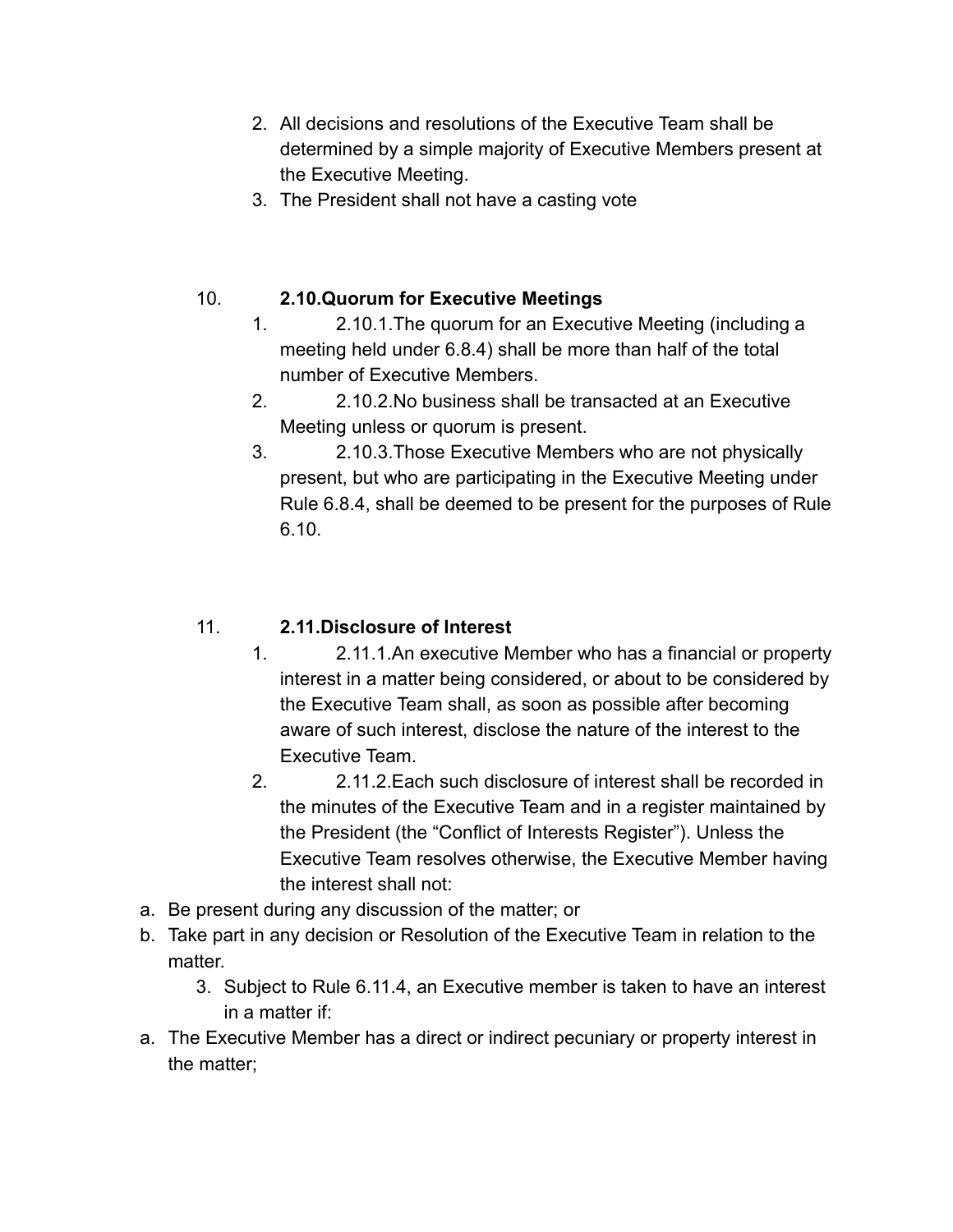- b. The matter concerns a company or other organisation or group and the Executive Member is involved in the administration or financial affairs of that company, organisation or group; or
- c. The matter concerns a natural person and the member is related to, or involved in the affairs of that person.
	- 4. An Executive Member is not taken to have an interest in a matter by reason only that the matter concerns a sporting body (including any club, regional or national body) of which he or she is a member with which he or she is otherwise officially associated.

# 12. **3.12.Cessation of Executive Member**

An executive Member shall cease to hold office and shall be deemed to have retired if that Executive member:

- a. Resigns office;
- b. Becomes bankrupt or insolvent;
- c. Is convicted of an indictable offence;
- d. Becomes incapable of acting (in which case, and for the avoidance of doubt, a majority decision of two thirds of the Executive Team excluding the person being voted on shall be determinative); or
- e. Dies

# 7. **GENERAL MEETINGS**

# **7.1.Annual General Meeting**

- 1. The Annual General meeting ("AGM") of Otago University Ultimate Club shall be held no later than 30 September in each calendar year.
- 2. The AGM shall be open to all members of Otago University Ultimate Club.
- 2. **7.2.Notice of AGM**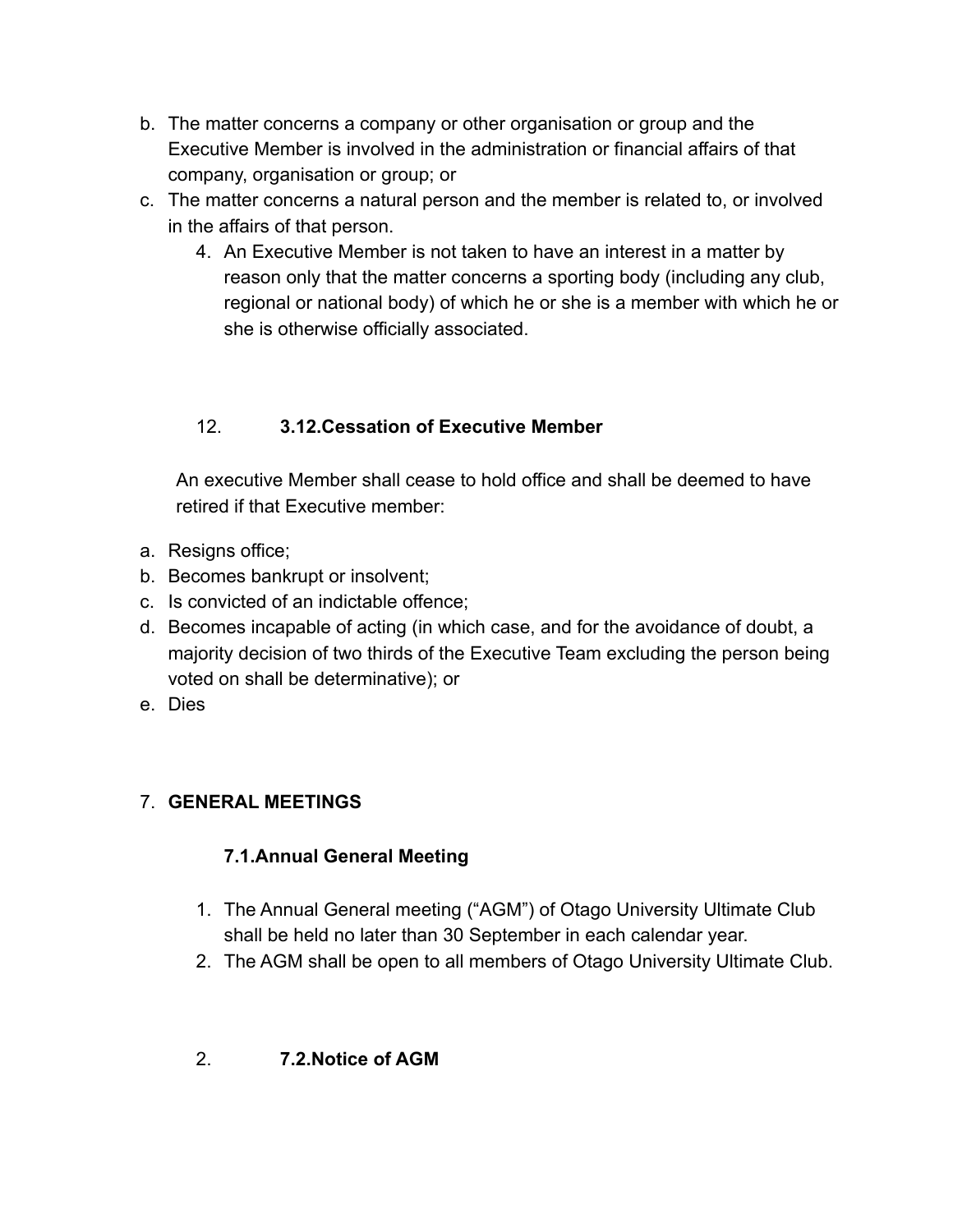- 1. Not less than fourteen (14) days notice shall be given by the Executive Team to Members of:
- a. The date and place for the AGM;
- b. The agenda for the AGM; and
- c. The closing date for nominations for Executive members.
	- 2. The manner by which such notice shall be given shall be determined by the Executive Team.

# **7.3 Business of the AGM**

- 1. The agenda for every AGM shall include the following items:
	- a. The receipt of the Annual Report of the Executive Team including the Annual Financial Statement;
	- b. The election of Executive Members;
	- c. Any alterations to this Constitution.
- 2. Any Member wishing to move an item of business which involves any alteration to the Rules of Otago University Ultimate Club, or any alteration to any Policy or Regulation of Otago University Ultimate Club, or any other material notion, for discussion or for resolution at the AGM shall advise the Executive Team in writing not less than seven (7) days prior to the date of the AGM. Such notice shall include the full wording of any proposed motion to be tabled. Any items received under this clause 7.3.2, which are received by the Executive Team after the AGM agenda has been distributed under 7.3.1, shall be included in the AGM agenda as late items.
- 3. Notwithstanding Rule 7.3.2, items of general business, not on the agenda, may be moved at the AGM only if they involved no alteration to the Rules, Policies or Regulations of Otago University Ultimate Club. The Chair of the AGM shall have sole discretion as to the admissibility of any item of general business not on the agenda at the AGM.

# 4. **3.4.Special General meetings**

1. A special General Meeting ("SGM") of Otago University Ultimate Club shall be called by the Executive Team if a written request is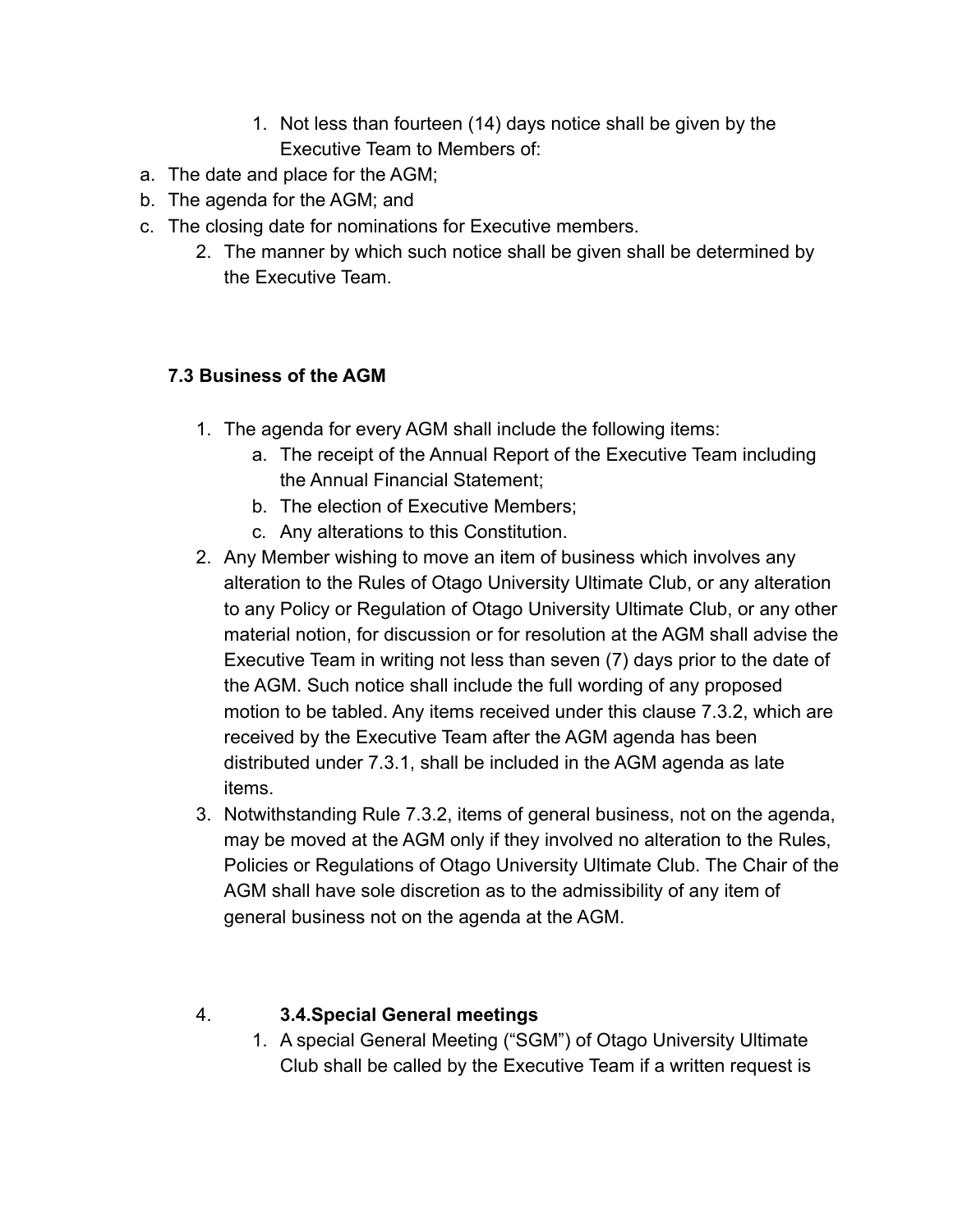received by the Executive Team, such request being signed by either:

- a. No fewer than three (3) Executive Members;
- b. All the Executive Members, if there are fewer than three (3) Executive Members; or
- c. No fewer than two thirds of the current Full Members of Otago University Ultimate Club
	- 2. Any request for an SGM under 7.4.1 must clearly state the item(s) of business to be discussed at the SGM

# 5. **3.5.Notice of SGM**

- 1. Upon receipt of a request for SGM under 7.4.1, the Executive Team shall determine a date, place and time for the SGM to be held. Such date shall not be more than sixty (60) days following receipt of the request for SGM.
- 2. Not less than fourteen (14) days notice shall be given by the Executive Team to Members of:
- a. The date and place for the SGM; and
- b. The item(s) of business for the SGM
	- 3. No other business may be transacted at an SGM except those item(s) of business identified in the written request received by the Executive Team under 7.4.1.

# 6. **2.6.Chairperson at General Meetings**

The President shall preside at General Meetings of Otago University Ultimate Club, or other such Executive Member as determined by the Executive Team. If no Executive Member is present at the General Meeting, then those Members present shall elect one of their number to preside

# **2.7.Voting at General Meetings**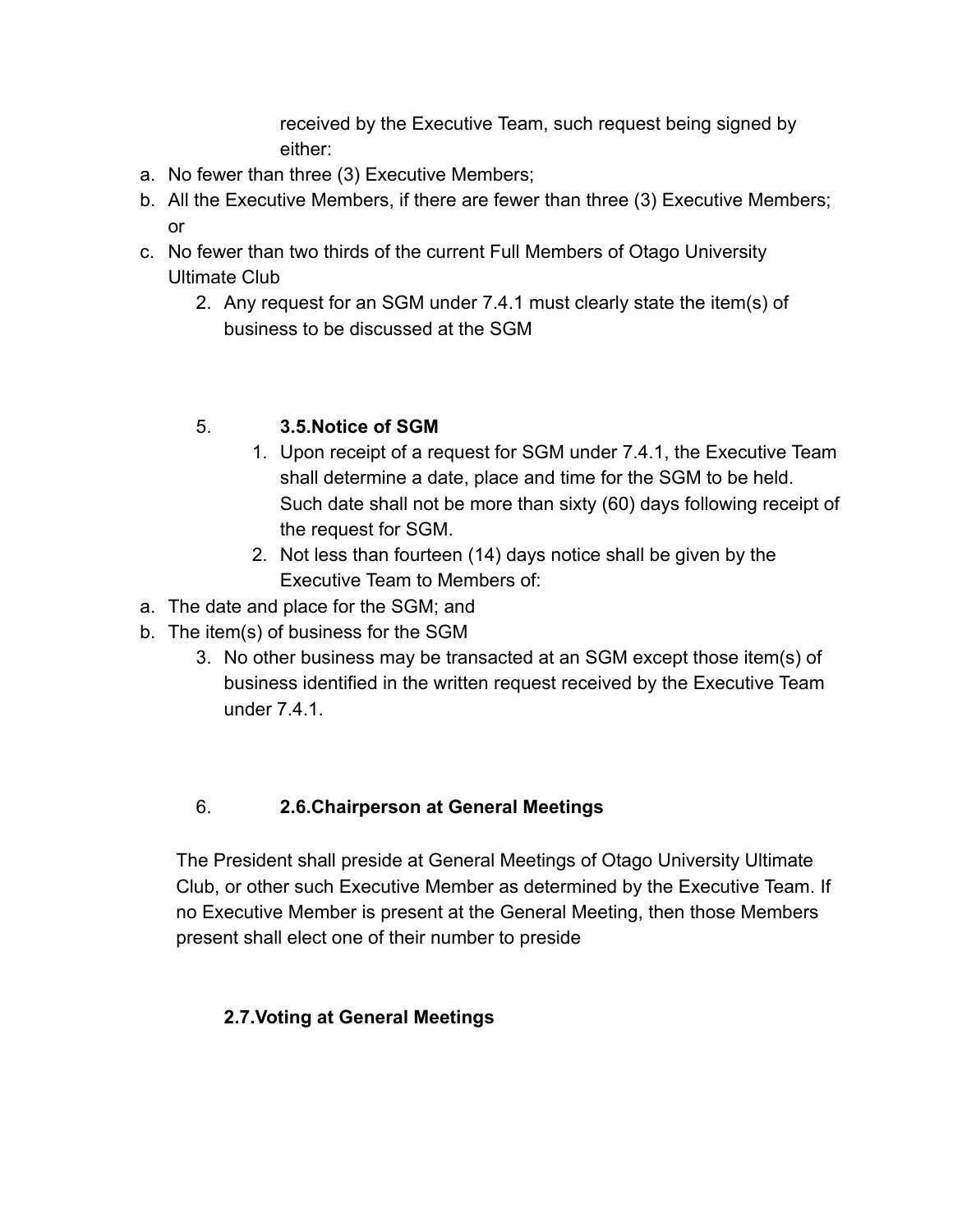- 1. Each Full Member present at a General Meeting shall be entitled to one (1) vote. Associate Members may attend and speak to options, but are not entitled to vote.
- 2. Except for alterations to the Constitution (under Rule 9.1) and the appointment of a liquidator (under Rule 10), every question, matter or resolution shall be decided by a majority of those Full Members present and entitled to vote. In the case of an equality of votes, the Chairperson shall have a casting vote.
- 3. The method of voting at a General Meeting shall be as determined by the Chairperson.

# **2.8.Quorum at General Meetings**

- 1. at least eight (8) Full Member of Otago University Ultimate Club must be present to constitute a quorum at a General Meeting.
- 2. If, within thirty (3) minutes of the appointed commencement time of a General meeting, a quorum is not present, then:
- a. In the case of an SGM, the meeting shall lapse;
- b. In the case of an AGM, the meeting shall be adjourned to such other day and such other time and place as the Executive Team may determine.

# 8. **FINANCES**

# **8.1.Financial Year**

The financial year of Otago University Ultimate Club shall commence on 1 July and end on 30 June of the following year and may be altered from time to time by the Executive Team.

# **8.2.Annual Report**

The Executive Team shall prepare an Annual Report for presentation to the AGM each year. The Annual Report shall contain:

a. Such annual financial statements for the previous financial year as are required by the Incorporated Societies Act 1908 (the "Act") or by subsequent amendments and replacements to the Act;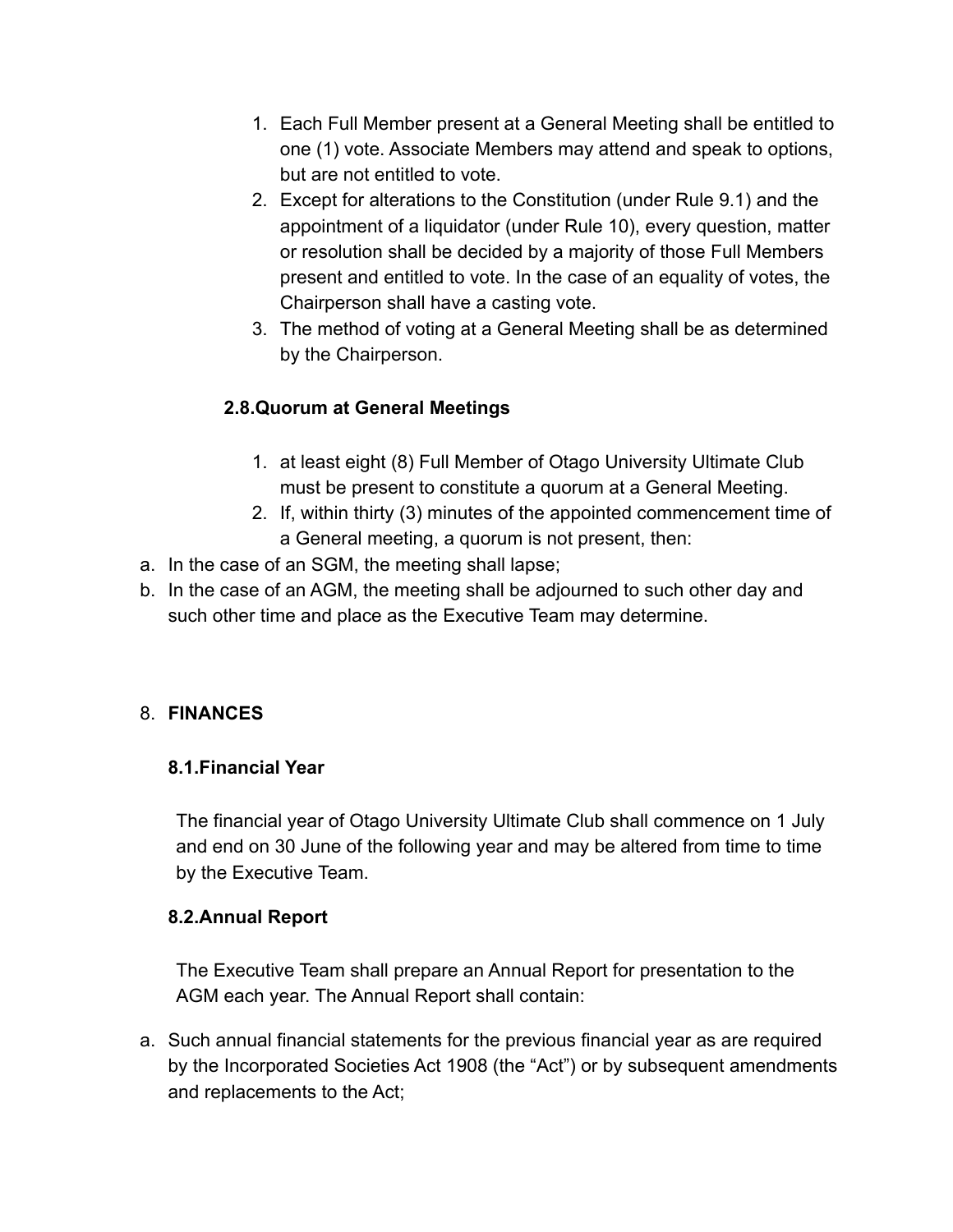- b. An annual report of the previous year's activities of Otago University Ultimate Club;
- c. Any other information which the Executive Team deems appropriate.

## **8.3.Bank Accounts**

- 1. Otago University Ultimate Club shall maintain at least one bank account, which shall be used for the operational finances of Otago University Ultimate Club Incorporated.
- 2. The Executive Team shall maintain a list of people able to sign cheques and withdrawal slips and approve electronic banking transactions (the "List of Signatories"). Persons on the List of Signatories must be current members of the Executive Team, or other such persons as approved by executive Resolution.
- 3. All bank accounts maintained by Otago University Ultimate Club shall require the authorisation of at least two persons on the List of Signatories for all transactions, including but not limited to written cheques, withdrawal slips, outgoing electronic transactions and transfers between Otago University Ultimate Club accounts.
- 4. Any member of the Executive Team not on the List of Signatories shall be provided access to details of all bank accounts maintained by Otago University Ultimate Club, including account balances and transaction histories. Such access may be provided electronically or in such other form as agreed by the Executive Team.

# **8.4.Budgets, Payments and Approvals**

- 1. Prior to the start of each financial year, the Executive Team shall prepare and approve a Budget which sets out the forecast income and expenditure for that financial year.
- 2. Expenditure by Otago University Ultimate Club which sits within an approved Budget may be authorised by persons on the List of Signatories in accordance with 8.3.3.
- 3. Any material alteration to approved Budgets, or any expenditure by Otago University Ultimate Club outside approved Budgets, shall require approval by Executive Resolution.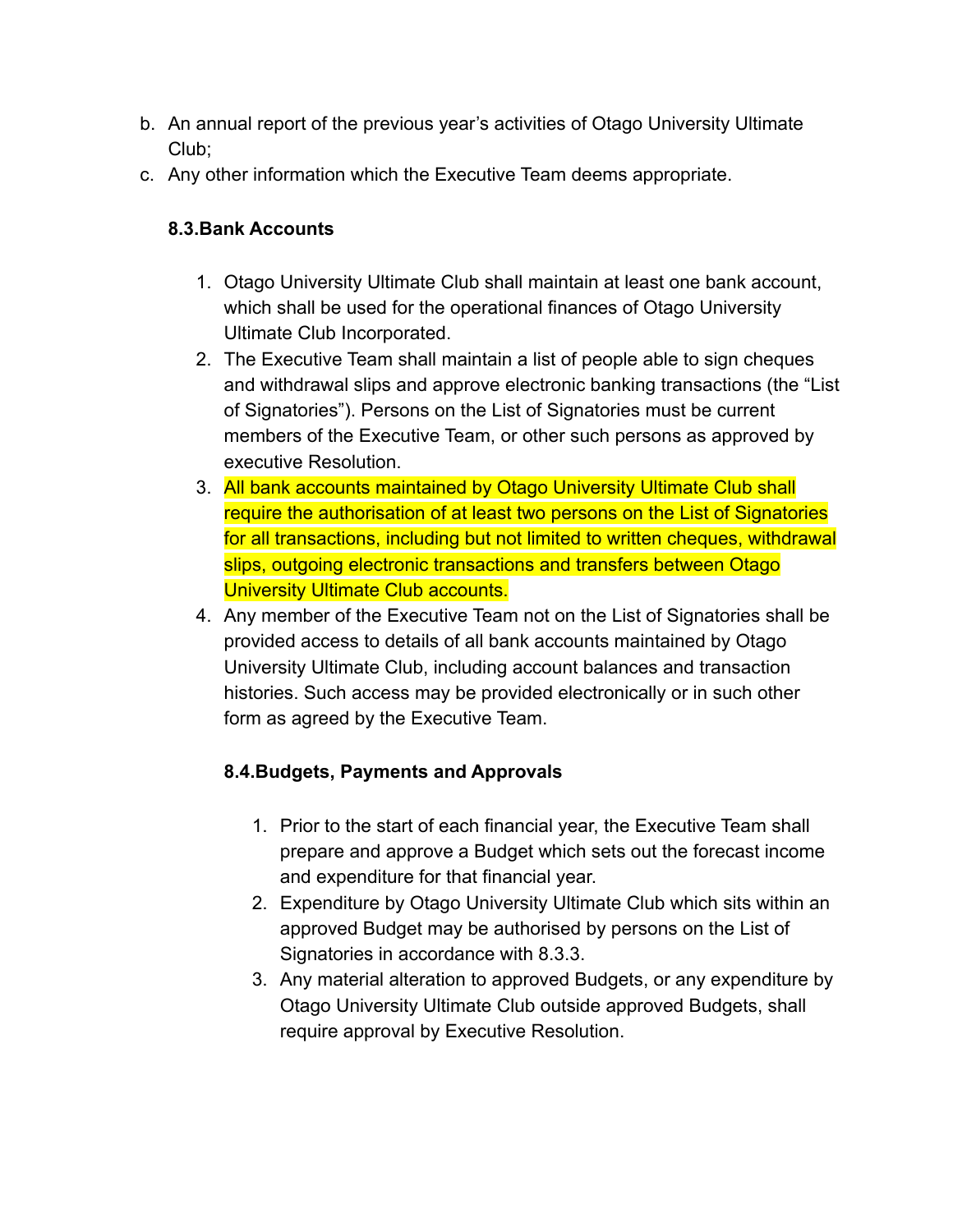4. The Executive Team shall retain records of invoices or other equivalent documentation to support all outgoing payments made by Otago University Ultimate Club.

# **8.5.Application of Income**

- 1. The income and property of Otago University Ultimate Club shall be applied solely towards the promotion of the Objects of Otago University Ultimate Club.
- 2. Except as provided in this Constitution:
- a. No portion of the income or property of Otago University Ultimate Club shall be paid or transferred, directly or indirectly by way of dividend, bonus or otherwise to any Member, Executive Member or Officer; and

b. No remuneration or other benefit in money or money's worth shall be paid or given by Otago University Ultimate Club to any Member, Executive Member of Officer.

- 3. Nothing in Rules 8.5.2.a or 8.5.2.b shall prevent payment in good faith to any Member, Executive Team member or Officer for:
- a. Any services actually rendered to Otago University Ultimate Club whether as an employee or otherwise;
- b. Goods supplied to Otago University Ultimate Club in the ordinary and usual course of operation;
- c. Interest on money borrowed from any Member, Executive Member or Officer;
- d. Rent for premises demised or let by any Member, Executive Member or Officer to Otago University Ultimate Club
- e. Any out-of-pocket expenses incurred by the Member, Executive Member or Officer on behalf of Otago University Ultimate Club for any other reason;

Provided that any such payment shall not exceed the amount ordinarily payable between ordinary commercial parties dealing at arm's length in a similar transaction.

# **8.6.Common Seal**

1. Otago University Ultimate Club shall have a common seal.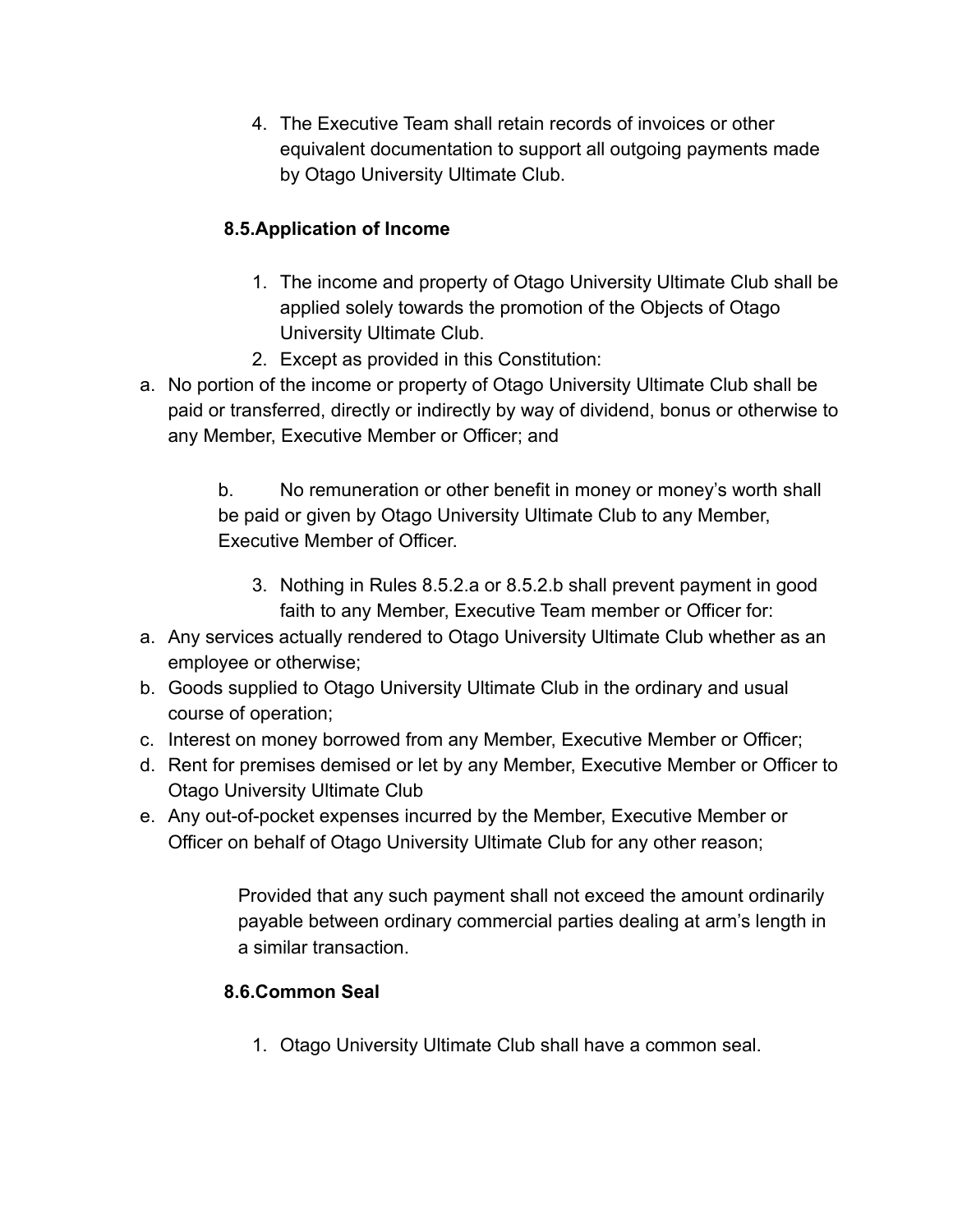2. The Executive Team shall determine when and by whom the common seal is to be used and make provision for its safe custody, subject to the Act.

## 9. **MISCELLANEOUS**

### **9.1.Alteration to the Rules**

- 1. Subject to Rule 9.1.2, this constitution may only be amended, added to, or repealed by resolution of a two-thirds majority of those entitled to vote at a General Meeting of Otago University Ultimate Club.
- 2. No alteration to Rule 3 (Objects), Rule 8.5 (Application of Income) or Rule 10 (Winding Up) shall commence until approved by Inland Revenue. This Rule 9.1.2, and the effect of it, shall not be removed from this Constitution and shall be included and implied into any Constitution replacing this **Constitution**
- 3. Notice of an intention to alter this Constitution must be given to Members no later than fourteen (14) days prior to a General Meeting.

# 2. 9.2.**Policies and Regulations**

- 1. The Executive Team may determine and amend such Policies and Regulations as it considers necessary or desirable. Such Policies and Regulations must be consistent with the Objects of Otago University Ultimate Club.
- 2. All Policies and Regulations shall be binding on Otago University Ultimate Club and the Members.
- 3. All Policies, Regulations, and Amendments to them shall be advised to the Members in writing or electronically as approved by the Executive Team.

### 10.**WINDING UP**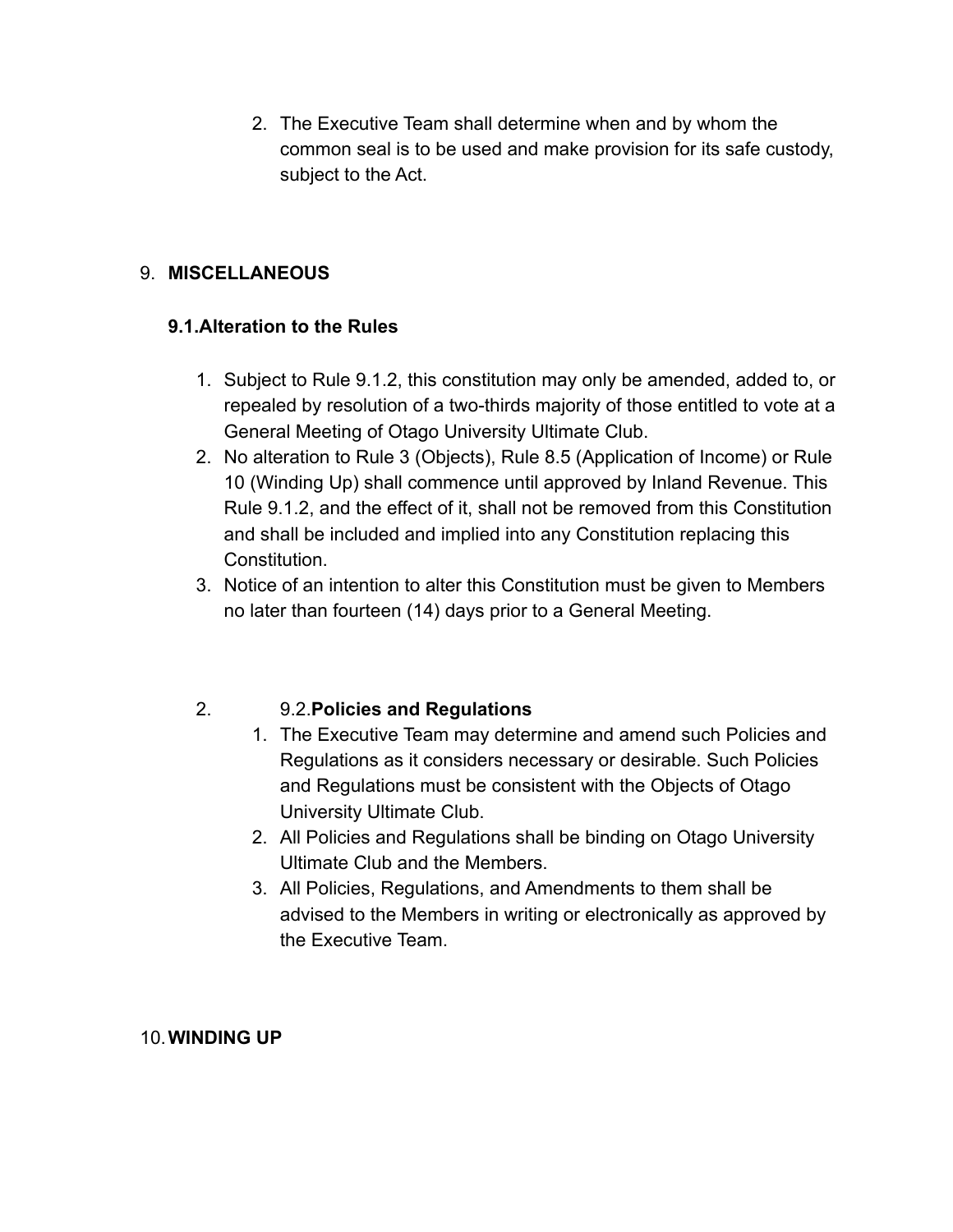- 1. 10.1.Otago University Ultimate Club may be voluntarily wound up by a resolution passed in accordance with the provisions of the ACT.
	- 2. 10.2.Upon appointment of a liquidator the relevant provisions of the Act shall apply to the liquidation of Otago University Ultimate Club
	- 3. 10.3.Any surplus assets of Otago University Ultimate Club, after payment of all costs, debts and liabilities, shall be disposed of by distributing, giving or transferring them to some body or bodies in New Zealand having objects of Otago University Ultimate Club.
	- 4. 10.4.The body or bodies in Rule 10.3 to whom surplus assets are distributed, given or transferred, must prohibit the distribution of its or their income and property among its or their members to at least the same or greater extent as is imposed on Otago University Ultimate Club under this Constitution. The body or bodies shall not be carried on for profit and shall have an approved tax exemption.
	- 5. 10.5.The body or bodies in Rule 10.3 and 10.4 shall be determined by the Members in a General Meeting at or before the time of liquidation. If the members are unable to decide the body or bodies shall be determined by the liquidator.

### 11. **DISPUTES AND MATTERS NOT PROVIDED FOR**

1. 11.1.Subject to Rule 11.2, if any dispute arises out of the interpretation of this Constitution or the Policies or Regulations of Otago University Ultimate Club, or any matter arises which is not provided for in this Constitution or the Policies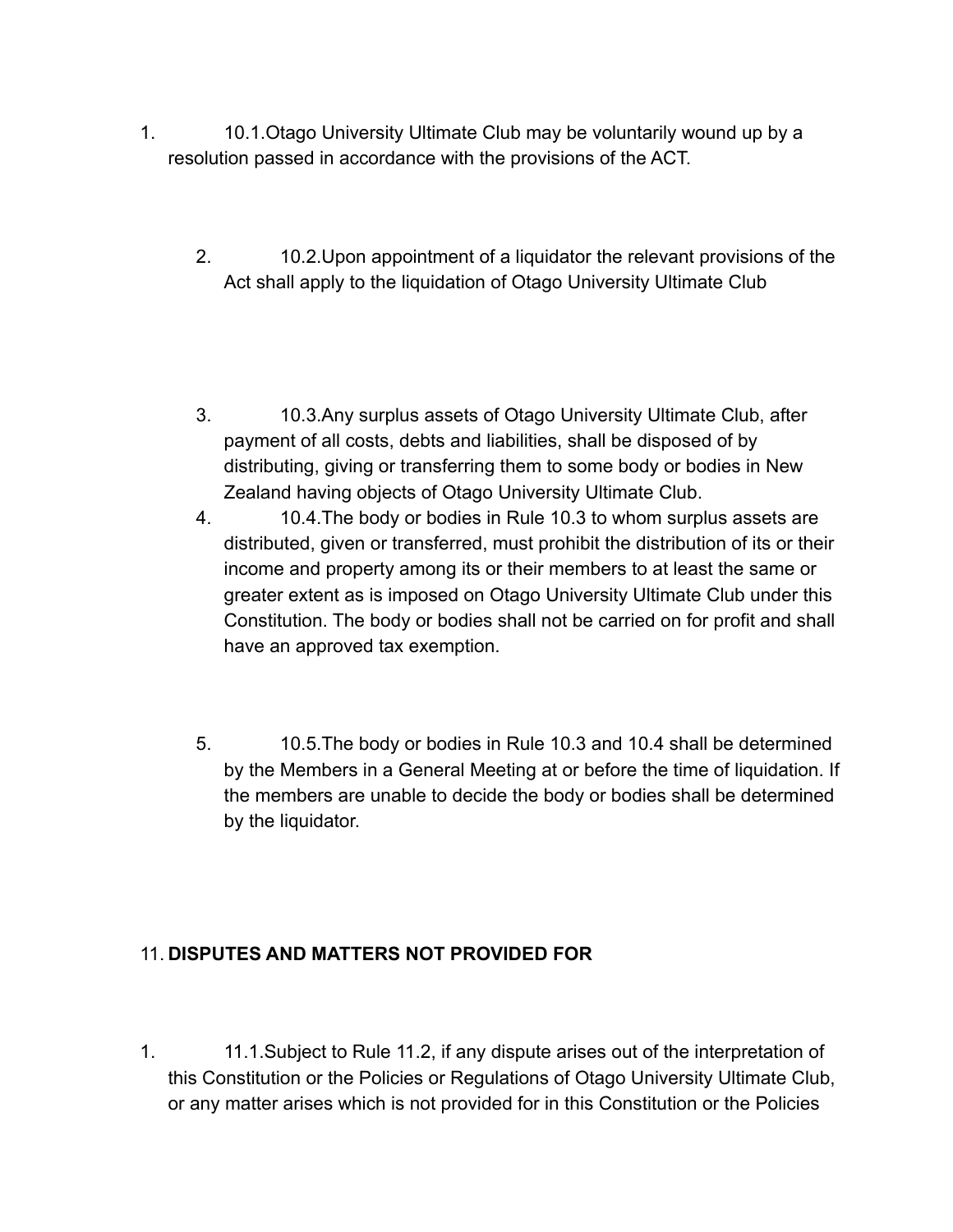or Regulations, then such dispute or matter shall be referred in writing to the Executive Team, whose decision shall be fining and binding.

- 2. 11.2.If the dispute or matter in Rule 11.1 is between the Executive Team and a Member, or between any one or more Executive Team members ("the Parties") the dispute or matter shall be resolved by the following process:
- a. By the Parties acting in good faith to seek an agreement; or failing such agreement,
- b. By a Party or the Parties appointing an independent third person to mediate between them; or failing such mediation,
- c. By referring the dispute or matter to the Sports Tribunal of New Zealand in accordance with its rules and/or as directed by such Tribunal.

# 12.**DEFINITIONS AND INTERPRETATION**

**INTERPRETATION** – In this Constitution unless the context otherwise requires:

- a. **Defined Expressions:** expressions defined in the main body of this Constitution shall have defined meaning in the whole of this Constitution.
- b. **Headings:** rule and other headings are for ease of reference only and will not affect the interpretation if this Constitution.
- c. **Negative Obligations:** any obligation not to do anything will include an obligation not to suffer, permit or cause that thing to be done.
- d. **Plural and Singular:** words imparting the singular number will include the plural and vice versa.
- e. **Persons:** reference to persons will include references to individuals, companies, corporations, partnerships, firms, joint ventures, associations, trusts, organisations, governmental or other regulatory bodies or authorities or other entities in each case whether or not having separate legal personality.
- f. **Gender:** references to any gender include all genders.
- g. **Statutes and Legislation:** references to any statutory provision will include any statutory provision which amends or replaces it and any subordinate legislation made under it.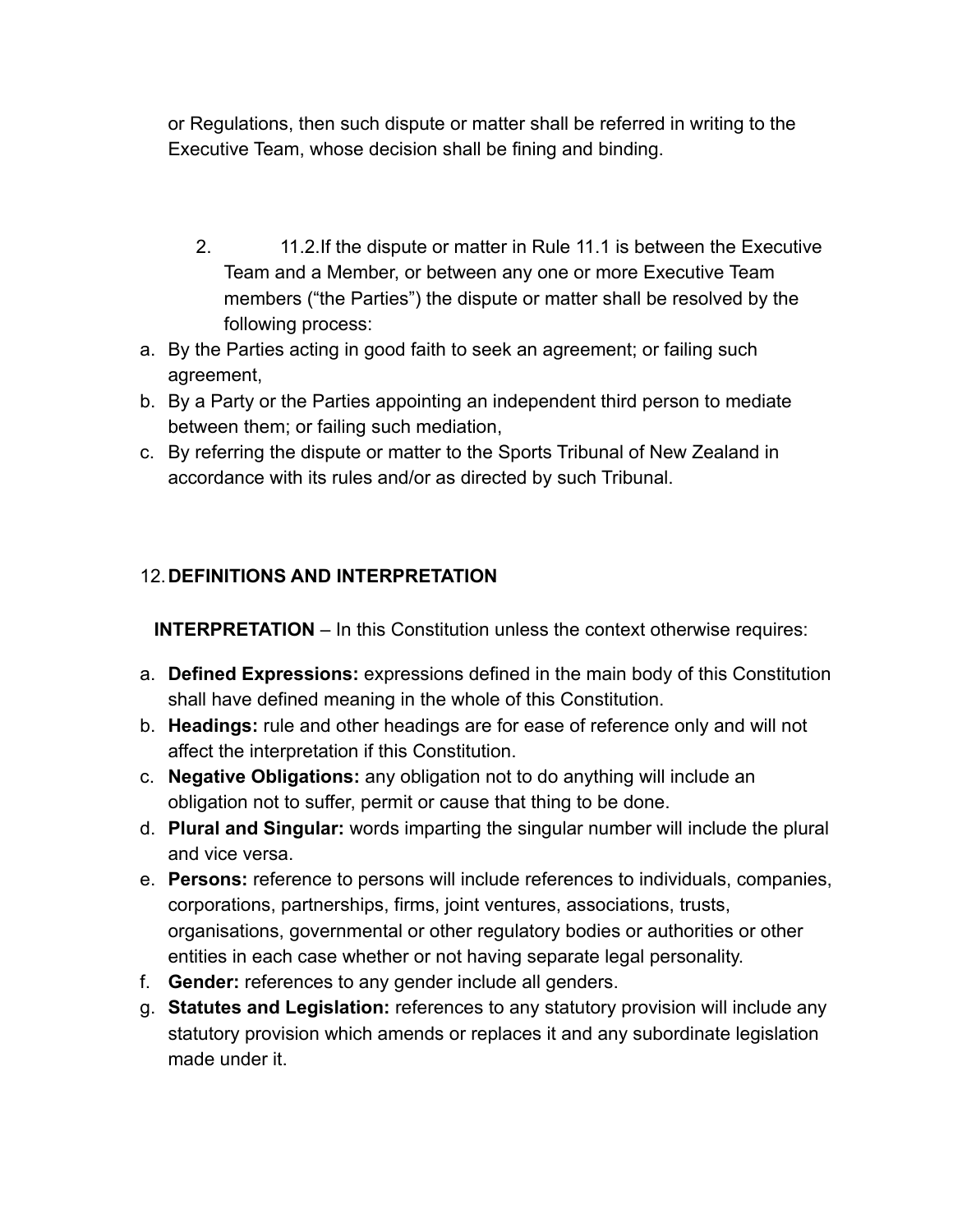h. **Rules:** references to rules refer to Rules of this Constitution.

The words and phrases used in this Constitution shall mean as follows:

**"Act"** means the Incorporated Societies Act 1908 and its amendments

**"Annual Report"** means the report described under Rule 8.2

**"Annual General Meeting" or "AGM"** means the meeting of Members held annually as described in Rule 7.1

**"Associate Member"** has the meaning given to it in the Rule 5.4.2

**"Budget"** means the document setting out forecast income and expenditure as described in Rule 8.4.

**"Chairperson"** means the person presiding at a General Meeting, as defined in Rule 7.6

**"Executive Team"** means the Executive Team as defined in Rule 6.2

**"Executive Meeting"** means a meeting of the Executive Team of Otago University Ultimate Club held under Rule 6.8

**"Executive Resolution"** means a duly carried resolution of the Executive Team

**"Constitution"** and **"this Constitution"** means the Constitution of Otago University Ultimate Club Incorporated

**"General Meeting"** means the Annual General Meeting or a Special General Meeting of Otago University Ultimate Club Incorporated held respectively under Rule 7.1 or Rule 7.4

**"General Resolution"** means a resolution passed at a General meeting of Otago University Ultimate Club Incorporated

**"Executive Member"** means a person elected to the Executive Team under Rule 6.3.1 or appointed under Rule 6.5.1

**"Full Member"** has the meaning given to it in the Rule 5.4.1

**"Members"** means the members of Otago University Ultimate Club as described in Section 5

**"New Zealand Ultimate Incorporated"** means New Zealand Ultimate Incorporated, the governing body for the sport of Ultimate in New Zealand, or its successor or equivalent body